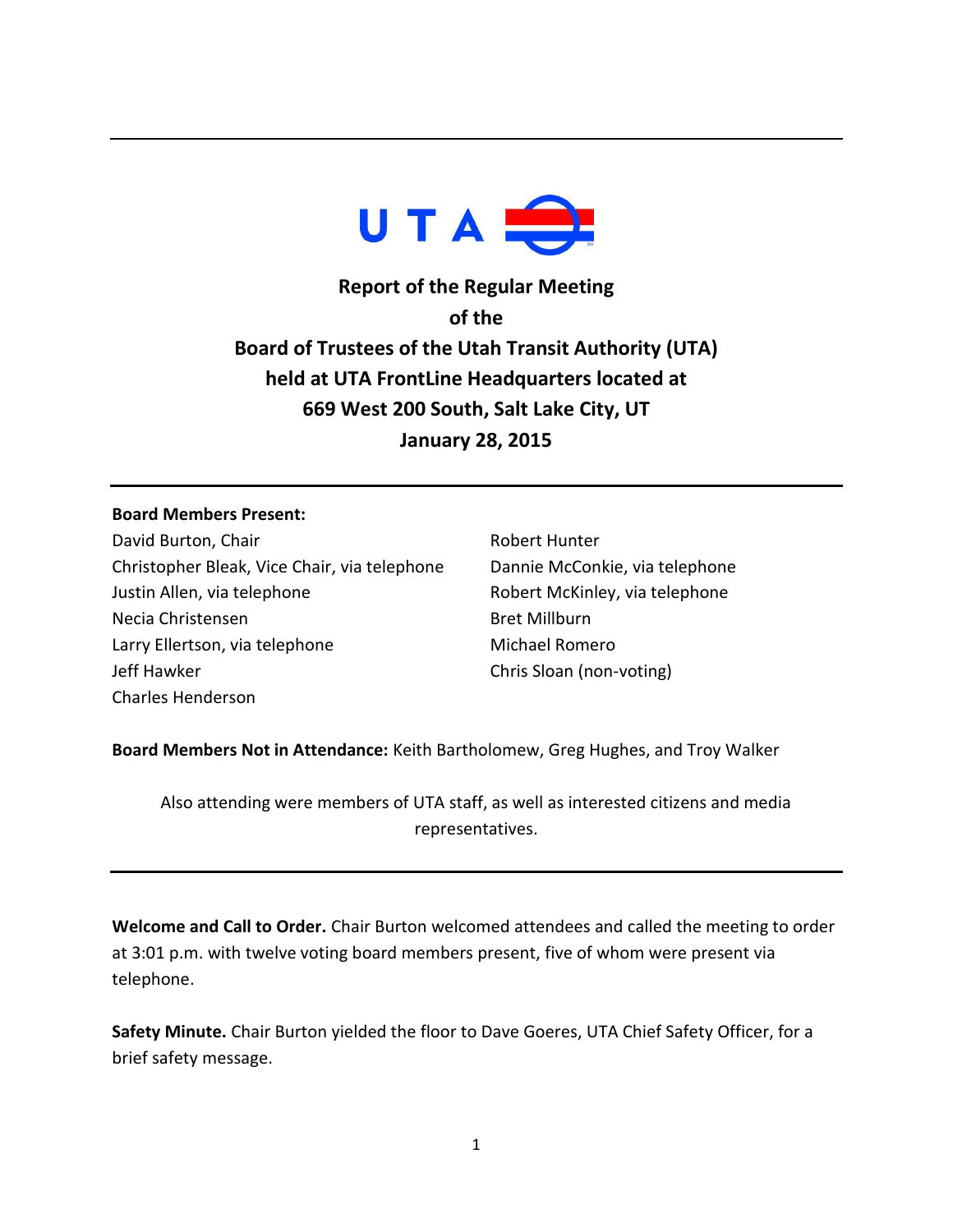**Public Comment.** Public comment was given by Tammi Diaz and George Chapman.

Trustee Henderson left the meeting at 3:12 p.m.

## **Resolutions.**

**Policy 1.3.5 – Essential Partners.** The policy was reviewed. A motion to approve the policy was made by Trustee Hunter and seconded by Trustee Romero. Discussion ensued. A substitute motion directing that a friendly amendment be made to begin the second sentence with the phrase "Essential partners include without limitation…" was made by Trustee Sloan and seconded by Trustee Christensen. The motion carried by unanimous consent with eleven aye votes, including aye votes from Trustees Allen, Bleak, Ellertson, McConkie, and McKinley via telephone.

**Policy 1.3.6 – Leadership and Support.** The policy was reviewed. A motion to approve the policy was made by Trustee Hunter and seconded by Trustee Romero. The motion carried by unanimous consent with eleven aye votes, including aye votes from Trustees Allen, Bleak, Ellertson, McConkie, and McKinley via telephone.

**Policy 1.3.7 – Community Ownership.** The policy was read. A motion to approve the policy was made by Trustee Hunter and seconded by Trustee Romero. The motion carried by unanimous consent with eleven aye votes, including aye votes from Trustees Allen, Bleak, Ellertson, McConkie, and McKinley via telephone.

**Policy 1.4.2 – Planning, Design, and Funding.** A motion to approve the policy was made by Trustee Hunter and seconded by Trustee Christensen. The motion carried by unanimous consent with eleven aye votes, including aye votes from Trustees Allen, Bleak, Ellertson, McConkie, and McKinley via telephone.

**Policy 2.1.3 – Advertising.** Andrea Packer, UTA Chief Communications Officer, explained revisions to the policy. A motion to approve the policy as revised was made by Trustee Hunter and seconded by Trustee Millburn. The motion carried by unanimous consent with eleven aye votes, including aye votes from Trustees Allen, Bleak, Ellertson, McConkie, and McKinley via telephone.

**Items for Consent.** Consent items were comprised of the following:

- Approval of Minutes of December 17, 2014 Board Meeting
- November 2014 Performance Dashboard and Financial Statements

There were no objections to the consent items and the items were deemed approved.

**Closed Session.** No closed session was held.